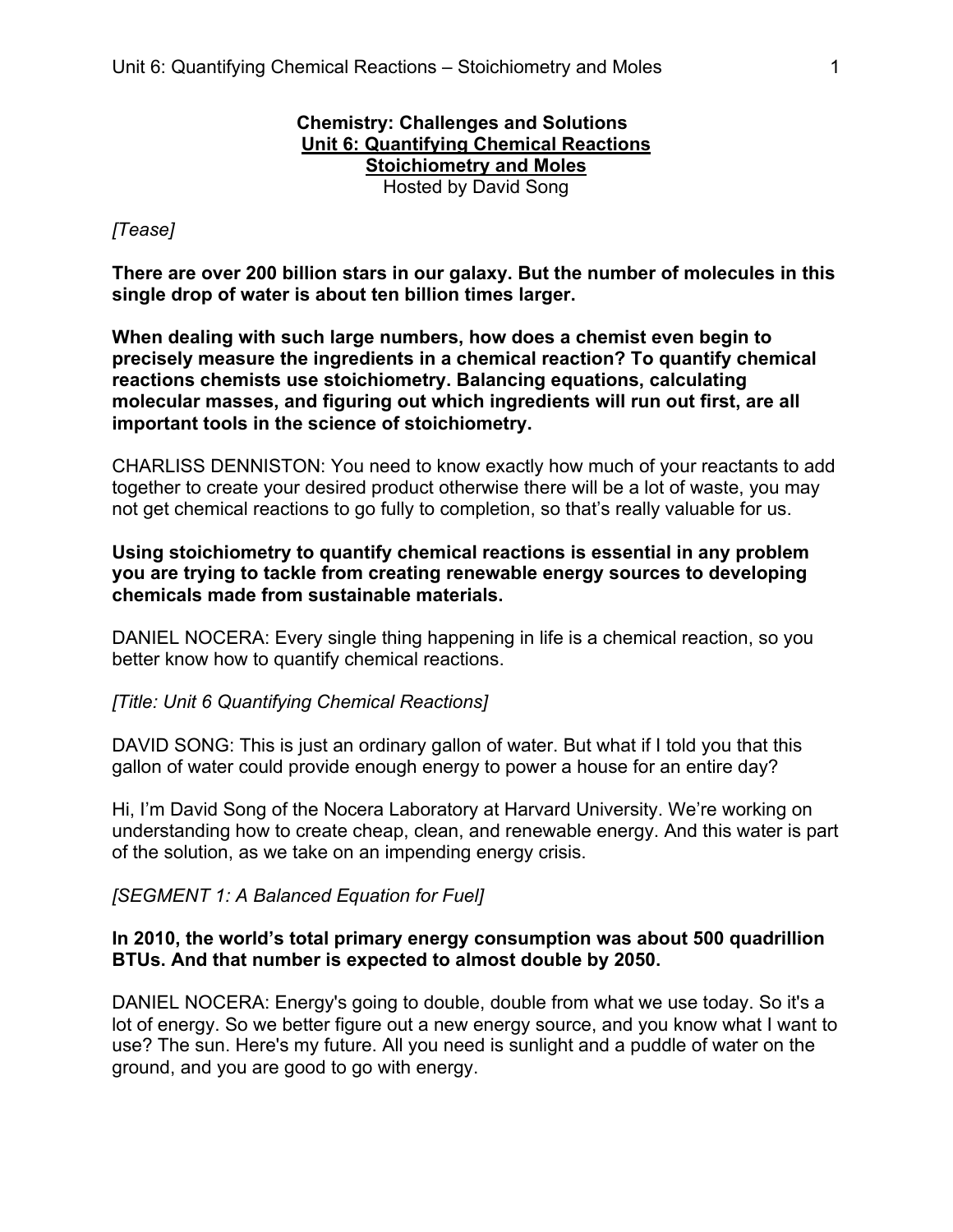**At the Nocera Lab at Harvard University, scientists are striving to create a sustainable energy supply through research in chemistry and biology.**

**Nocera and his team have created a prototype of a device that will convert the sun's energy into chemical energy: energy that has the potential to power a house or a car. Designed to mimic photosynthesis, they call it the artificial leaf.**

**In photosynthesis, plants absorb water from the soil and then use energy from the sun to rearrange the bonds of water. The hydrogen from the water combines with carbon dioxide to make sugar, and the oxygen in the water is turned into oxygen gas and is released back into the atmosphere.**

**Nocera's artificial leaf simplifies this process and uses the sun's energy to rearrange the bonds of water into hydrogen and oxygen.**

DANIEL NOCERA: So that's what we're trying to do – is make things that mimic that photosynthetic process of water rearrangement to hydrogen and oxygen.

**To separate the oxygen and hydrogen, the artificial leaf's silicon wafer is coated on each side with a catalyst. One side contains cobalt and promotes the separation of oxygen, and the other side contains nickel and promotes the separation of hydrogen.**

**In the lab, the artificial leaf is placed in a solution of water, and instead of the sun, a light is added.**

DAVID SONG: So as the light source is hitting the artificial leaf, it is absorbing that energy to rearrange the bonds of water,  $H_2O$ , into oxygen on one side and hydrogen on the other side.

DILEK DOGUTAN KIPER: So, once you split water to hydrogen and oxygen, you have the opportunity to store them separately, and then use them as fuels. So, that's the goal here, splitting water and then making new energy sources.

CHRISTOPHER GAGLIARDI: There's a lot of different ways that you can get energy from hydrogen. One of them is to feed it into a fuel cell. This is actually what's running hydrogen cars right now.

#### **Fuel cells take in hydrogen and oxygen and create electricity and the only byproduct is water.**

DANIEL NOCERA: Hydrogen is a really powerful fuel. So one thing you could do is use the hydrogen in a fuel cell. But, it would be better if I could have hydrogen get converted into a fuel that we use, like gasoline. Making liquid fuel would be a really good thing for the artificial leaf.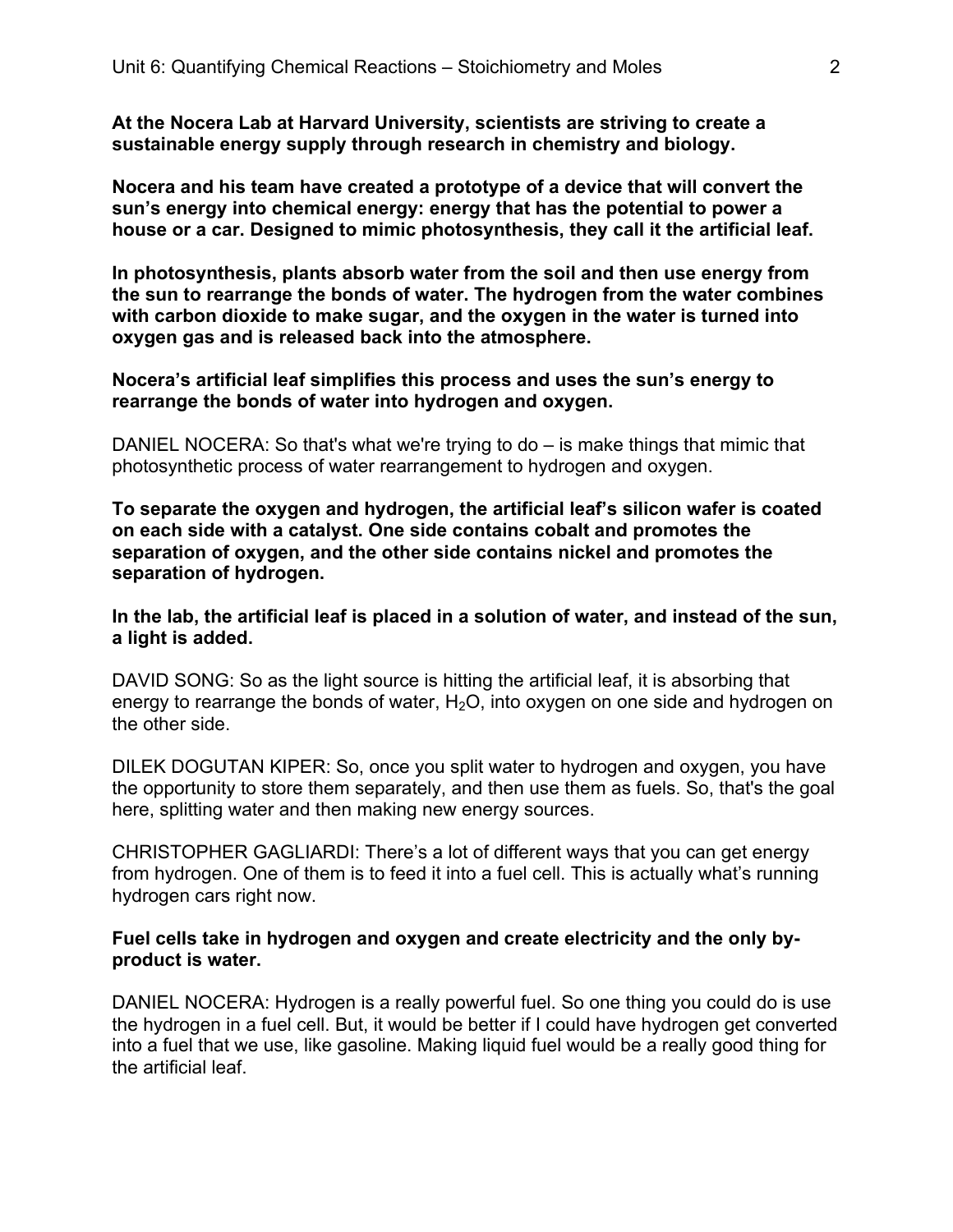### **To figure out how to create a liquid fuel from the hydrogen gas, the researchers turn to biology.**

CHRISTOPHER GAGLIARDI: The chemical problem of taking a gas and turning it into a liquid fuel is quite challenging, but it so happens that biology does this as an everyday occurrence. And so what we want to do is take the hydrogen and the oxygen that's created and try and feed it to an organism that is able to convert that into a usable liquid fuel.

### **The organism that the team is hoping to use to produce liquid fuel is called**  *Ralstonia eutropha***, a bacteria found in both soil and water.**

JOSEPH TORELLA: Here we have *Ralstonia eutropha*. They're a simple organism that can convert hydrogen, oxygen, and carbon dioxide into both more cells in order to grow, and with a little bit of genetic tinkering, into biofuels.

### **To determine the amount of hydrogen that can be produced from a given amount of water, we must start with a balanced chemical equation. Each side of the reaction must have the same amount of each type of atom.**

DAVID SONG: So to balance our equation we start with water,  $H_2O$ , which we can write here as H-O-H. This is just one way to write out one molecule of water. Now, we'll split our water molecule into its parts: hydrogen and oxygen. So the other side of the equation will look like this: two hydrogen atoms, plus one oxygen atom. However, in nature oxygen and hydrogen don't exist as individual atoms but rather as diatomic molecules. So, we can add a bond to these hydrogen atoms, and then we need to add an extra oxygen atom. But now we have one, two, three atoms on the left side, and one, two, three, four atoms on the right side, making this an unbalanced equation.

Each side of the equation has to have the same number of each type of atom. So what we can do is add a molecule of water on the left, and what that does is balances the number of oxygens on each side. Two on this side, and two on this side. But now our hydrogens aren't balanced. There are four on the left side and only two on the right side. But if we add another molecule of hydrogen on the right, then our hydrogens are balanced with four on each side and our entire equation is balanced with six atoms on each side. In shorthand, we write this as two  $H_2O$  yields two  $H_2$  plus  $O_2$ .

Now we know two molecules of water are going to generate two molecules of hydrogen gas and one molecule of oxygen gas. And with this equation, we can determine how much hydrogen we can produce with a given amount of water.

DANIEL NOCERA: You need to quantify chemical reactions because every single thing happening in life is a chemical reaction, so you better know how to balance those equations.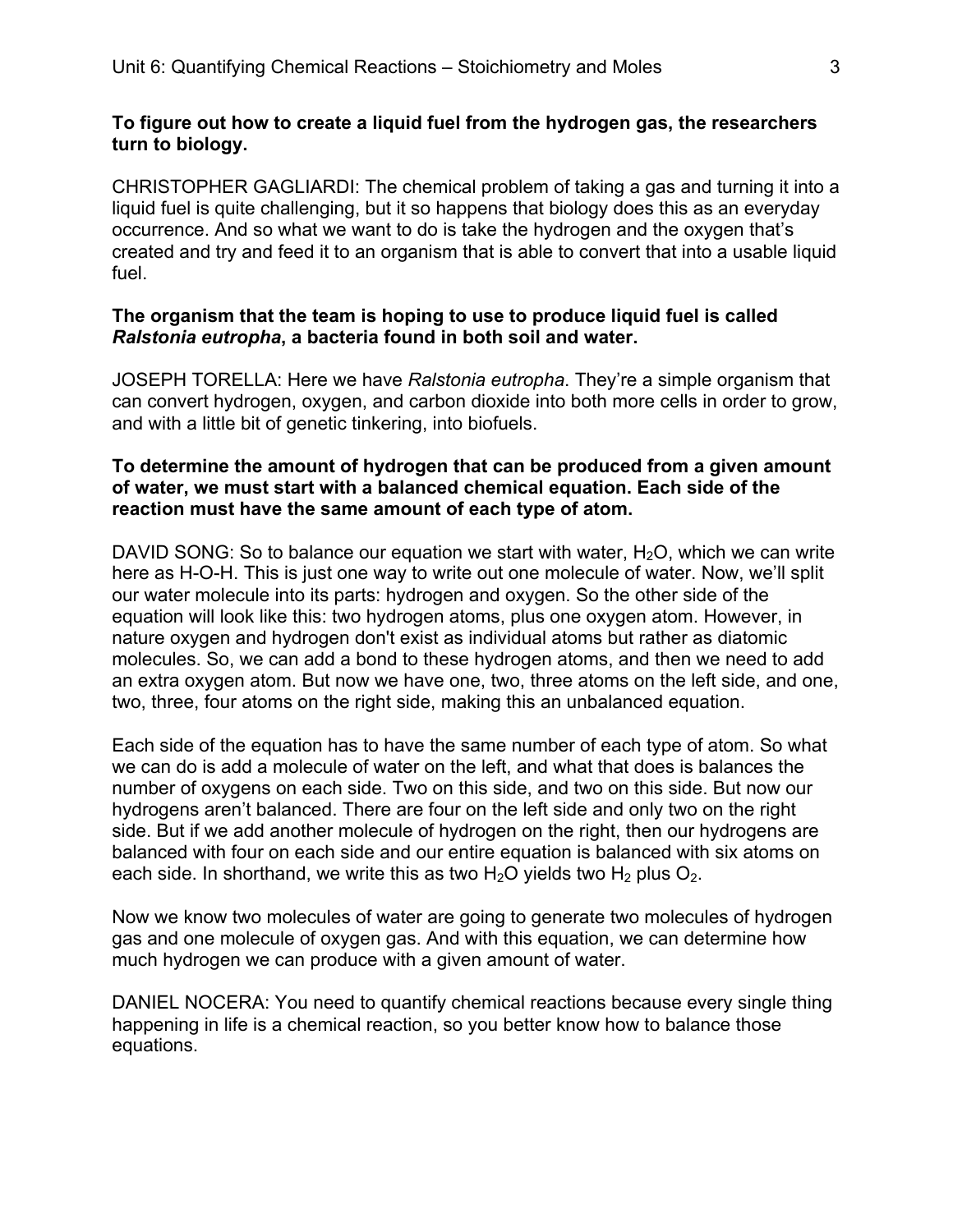**Through a series of equations, the team has calculated that by using the artificial leaf technology, the amount of water needed to power an average American household for a day is about two gallons, while someone living in a developing country would need about three cups of water for their average daily energy consumption.**

DANIEL NOCERA: So imagine if you made your hydrogen at your house, you don't need to get electricity from anybody, you don't need to get gasoline from anybody. Your house is your own energy. All you need is some sunlight, water, and an artificial leaf.

### *[SEGMENT 2: DEMO – Making Water 2:1]*

DAVID SONG**:** To make water we need two parts of hydrogen and one part oxygen. But how can we show this two to one ratio in the lab?

WOLFGANG RUECKNER: We're going to see what happens when we combine hydrogen and oxygen in this little piece of apparatus, its just a little fish tank with a glass tube. What we'll do is combine equal parts of oxygen and hydrogen. They're not going to combine by themselves because there's not enough energy present to make them combine. So we're going to put in some energy by using a high-voltage spark. I'll turn that on. That's 2,500 volts, that's not something you want to play with at home.

So let's begin. We've got hydrogen here. I'll put on my safety glasses. And first fill this little tube with water, invert it, and then bubble some hydrogen gas into the tube until it's full. I'll transfer it into the big tube, and the bubbles go up to the top, so there you have it, there's one part of the hydrogen. Now I'll repeat that, and add another small test tube full. So now we have two parts hydrogen. Next we'll add two parts of oxygen. There's one part and another part. Ok, so we've got two parts oxygen, two parts hydrogen. They're mixing together and next I'm going to put the wire, where you saw the spark, into the tube. So that the spark is going to happen where the gases are mixed.

A small amount of water was created, which joined the rest of the water in the test tube, but some gas is left over. What's left over is the oxygen because water's not  $H_2O_2$  – it is H<sub>2</sub>O. So we have two parts hydrogen and one part oxygen to make the water. And we have left over one part of oxygen.

#### *[SEGMENT 3: Calculating Molar Mass]*

DAVID SONG: This one liter bottle holds about 26 sextillion molecules of air. Chemists measure things in big numbers. Our useful tool to make this more manageable is a unit of measurement called the mole. A mole of any gas, for instance, at roughly room temperature and standard pressure is 6.022 x 10 to the 23rd molecules. That's 6,022 followed by twenty more zeroes, and equals a little over 24 liters of a gas. So even analyzing one billionth of one percent of an entire mole you'd still be counting trillions of molecules.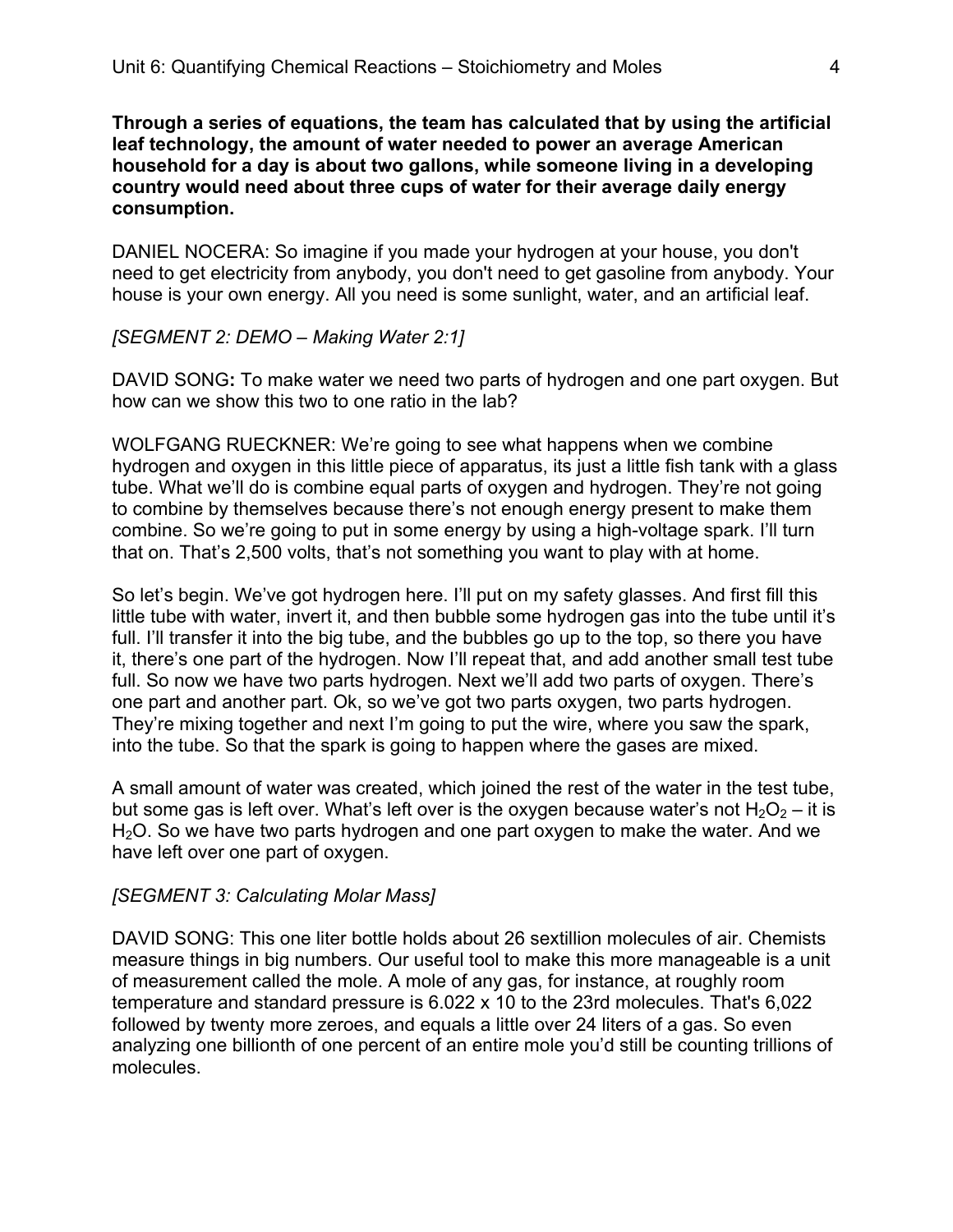In any chemical reaction, it is essential to be able to figure out the exact measurements of all the ingredients. And we often use moles to do so. But we don't want to count each individual atom we need, because, as we've seen, that's a giant number. Instead we use molar masses: the mass of one mole of a pure substance.

Today we're going to measure the ingredients we need to make sodium iodide, a compound used in many radiation detectors.

JAMES NEVILLE: I'd like to show you how a sodium iodide radiation detector works. In my hand is a device built with sodium iodide crystal, and on the table is a small amount of radioactive material. In this case it's cesium-137, which is emitted from a nuclear reaction, as in a nuclear power plant. When I bring the device close to the radioactive material it will alarm.

DAVID SONG: Sodium iodide radiation detectors were key after a massive earthquake in Japan in 2011. The earthquake caused a powerful tsunami, which severely damaged the nuclear reactors at the Fukushima Daiichi Nuclear Power Plant. Radiation spread into the surrounding countryside and out across the ocean. Although food from farms and the sea was tested, consumers feared contamination. Radiation detectors were used by suppliers and consumers to provide scientific evidence that food was safe to eat.

To manufacture sodium iodide for radiation detectors we need to start with a balanced chemical equation.

To make sodium iodide from sodium and an iodine molecule, also know as diiodide, the equation looks like this: two Na plus  $I_2$  yields two NaI. The coefficients let us know that there is a 1:1 relationship between sodium and sodium iodide and a 1:2 relationship between diiodide and sodium iodide. So if I want to make one mole of sodium iodide, I need one mole of sodium and one half of a mole of diiodide.

To measure out the right amount of our reactants, we can simply use the periodic table to look up the molar masses of sodium and iodine. Sodium's molar mass, rounded to the nearest whole number, is 23 grams per mole and iodine's is 127 grams per mole, so diiodide has a molar mass that is twice that number, 254 grams per mole. So, I want to mass 23 grams of sodium and half the molar mass of diiodide, which is 127 grams. Together they will combine to make 150 grams, or the molar mass of one mole of sodium iodide, just as the periodic table tells us it should be. By calculating molar masses you can be sure to have the right amounts of reactants to create the products you want.

#### *[SEGMENT 4: Limiting Reagent]*

DAVID SONG: So we're going to make some chocolate chip cookies today. I have all of my ingredients and the recipe. I add the proper amounts, mix everything together, put the cookie dough on the sheets, and put them in the oven. Now that I've made 24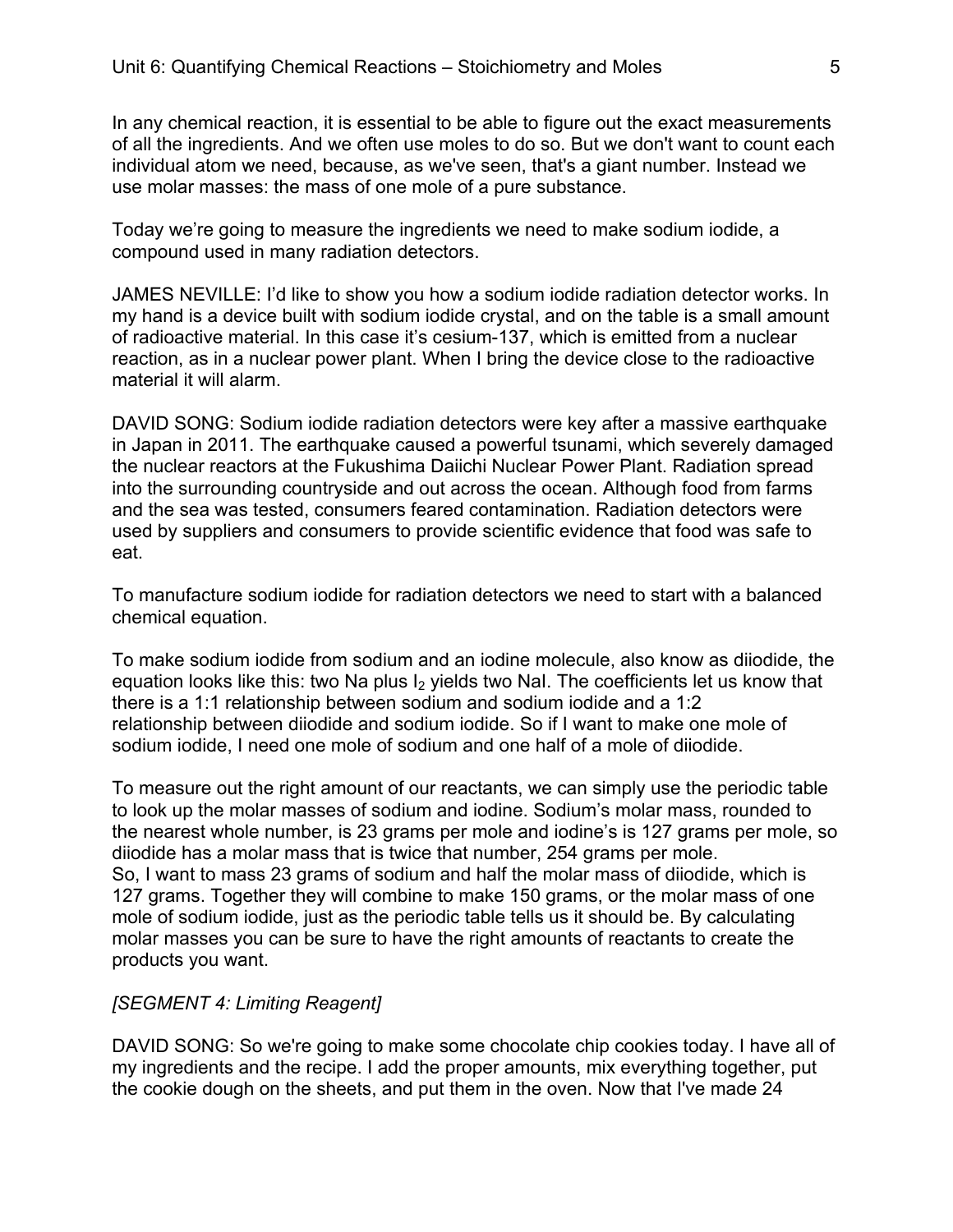cookies, just as the recipe said, I have all of these leftover ingredients. But I can't make any more cookies because I've run out of chocolate chips.

This happens all the time in chemistry. There is always one ingredient that runs out before the others. In chemistry we call that the limiting reactant or limiting reagent. Let's take a look at a chemical reaction, and ask yourself, "What is the limiting reagent?"

#### *[SEGMENT 5: DEMO – Finding the Limiting Reagent]*

DANIEL ROSENBERG: OK, today we are going to react methanol and oxygen. I'm going to start the reaction with a small piece of platinum wire, and the wire is going to act as a catalyst where the reaction takes place. And it is also an indicator, which shows us where the reaction is happening inside of that flask.

So the first thing we do is add methanol to the flask. It's already full of air. Four liters of air at 20 percent oxygen contains about .8 liters of pure oxygen. Now I'm going to add 10 milliliters of methanol. In this reaction one of the reagents is going to run out first, and that's what we call the limiting reagent. Is it going to be .8 liters of oxygen, or is it going to be 10 milliliters of methanol? In order to get this reaction going I'm going to heat up my catalytic wire, and then drop it into the flask. The air in the flask and the methanol vapor reacted in a flame. And now they're reacting on the wire, and the heat from that reaction is keeping that wire glowing orange hot. So in the system, which is going to run out first: the methanol or the oxygen? As long as the top is open and air can get in it's not going to be the oxygen.

So to find the limiting reagent we need to have a closed system. And I'm going to cork the top of this flask, and we're going to wait and see what happens to the glowing wire. Now air can't get in the top, and it seems as if though the wire is slowly going out.

So what's the limiting reagent? We can see there's still plenty of methanol on the bottom of the flask, but the wire stopped glowing. There's no longer any oxygen in the flask for the methanol to react with. All that we have left is methanol. I started with 10 milliliters and it looks like I have about two and a half milliliters leftover. So what's the limiting reagent? It was the oxygen that was the limiting reagent.

#### *[SEGMENT 6: Sustainable Chemistry]*

### **At the Myriant Corporation in Massachusetts, scientists are working to help decrease the burden on our natural resources. Using the principles of stoichiometry, they are producing green chemicals.**

SUSAN HAGER: We make chemicals that people use everyday. We just make our chemicals from a process that is more environmentally friendly. So, rather than using petroleum, which is a natural resource rapidly being depleted, we're using renewable resources.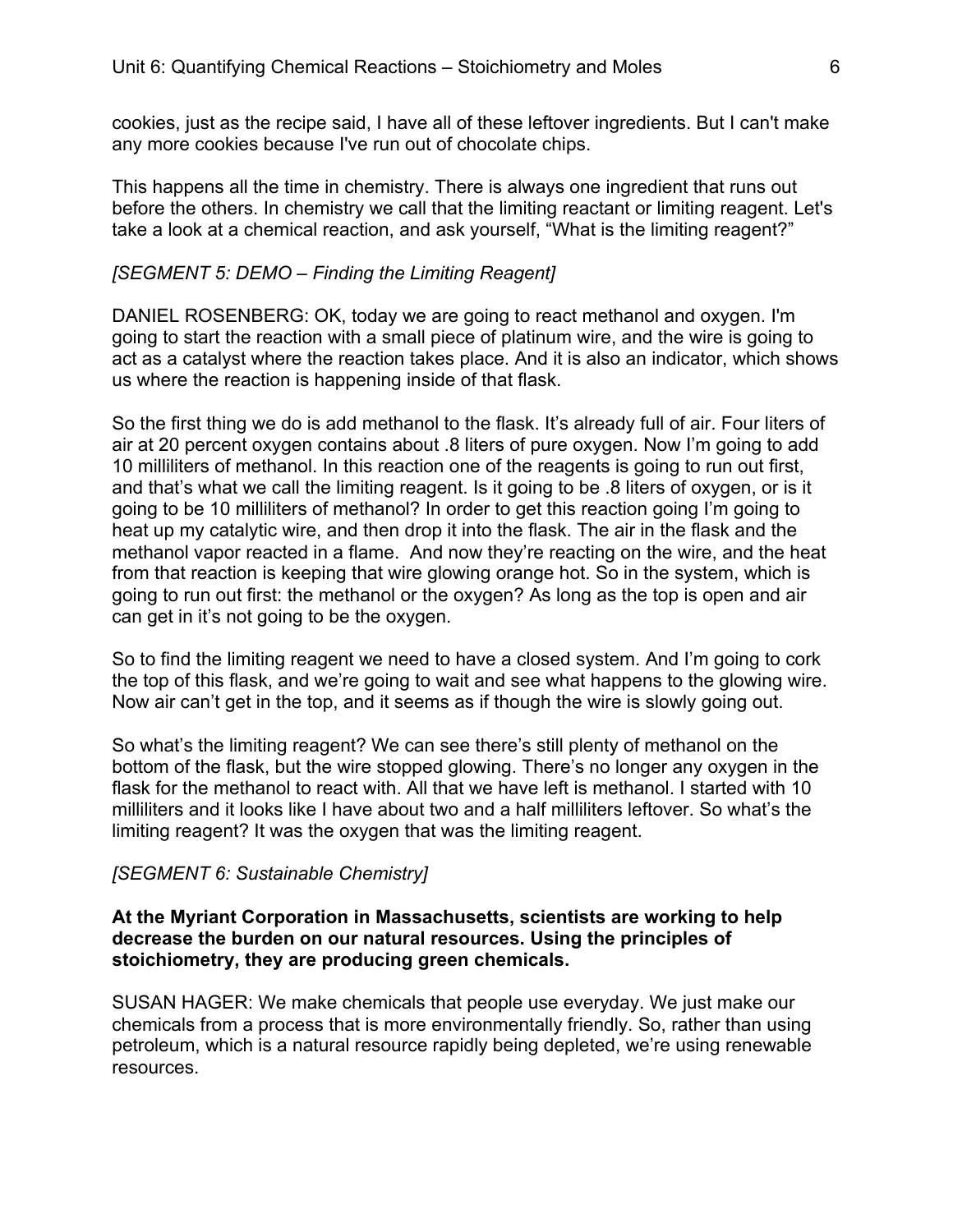**Petroleum is used to make many common household products. But as populations continue to increase, so does the demand for the world's dwindling supply of this limited resource. So instead of using petroleum, the research team has engineered a process to use sugar and bacteria to make chemicals. These renewable resources are used to create a chemical called succinic acid.**

SUSAN HAGER: Succinic acid goes into the production of a large number of consumer applications that people know and use everyday. So everything from plastic bottles to paints that you would use to paint the inside of your house to making tires that go on your car.

### **Creating succinic acid is a two-part process. The first step is fermentation. In this stage, sugar, along with carbon dioxide and ammonia, is fed to** *E. coli* **bacteria and turned into ammonium succinate.**

TAMMY GRABAR: This is basically a small fermenter, and you can see in here that there's a media that has sugar and our bacteria that's being stirred. And basically what we want to look for is the sugar being consumed and ammonium succinate to be produced. And in order to determine the rates at which that's happening, we just take samples every hour or so, and we can analyze, at any given time, the concentration of the sugar and the concentration of the ammonium succinate being produced.

#### **After the team creates the ammonium succinate, they are ready for step two of the process. Here, sulfuric acid is added to the ammonium succinate and reacts to create two products. One is ammonium sulfate, which is used in fertilizer, and the other is the succinic acid.**

CHARLISS DENNISTON: So here in our beaker we have some of our ammonium succinate broth, and we're going to be adding some sulfuric acids, some concentrated sulfuric acid, in order to have a chemical reaction where we move our ammonium succinate into ammonium sulfate and we get succinic acid, our desired product, out of our chemical reaction.

**To figure out how much sulfuric acid needs to be added to the ammonium succinate to create the desired products, the researchers must start with a balanced equation. The same number of atoms of each element are on both sides of the equation. And in this equation, the ratio of the number of each reactant is 1:1. One mole of ammonium succinate plus one mole of sulfuric acid yields one mole each of ammonium sulfate and succinic acid.**

CHARLISS DENNISTON: If we know how much ammonium succinate is in here, and we know the chemical formula for ammonium succinate, and the chemical formula of sulfuric acid, we can actually calculate the molecular mass of those compounds based on the atoms that are in each of those chemicals. And we can use those molecular masses to figure out how much volume of sulfuric acid we need to add in order to push our chemical reaction to completion.